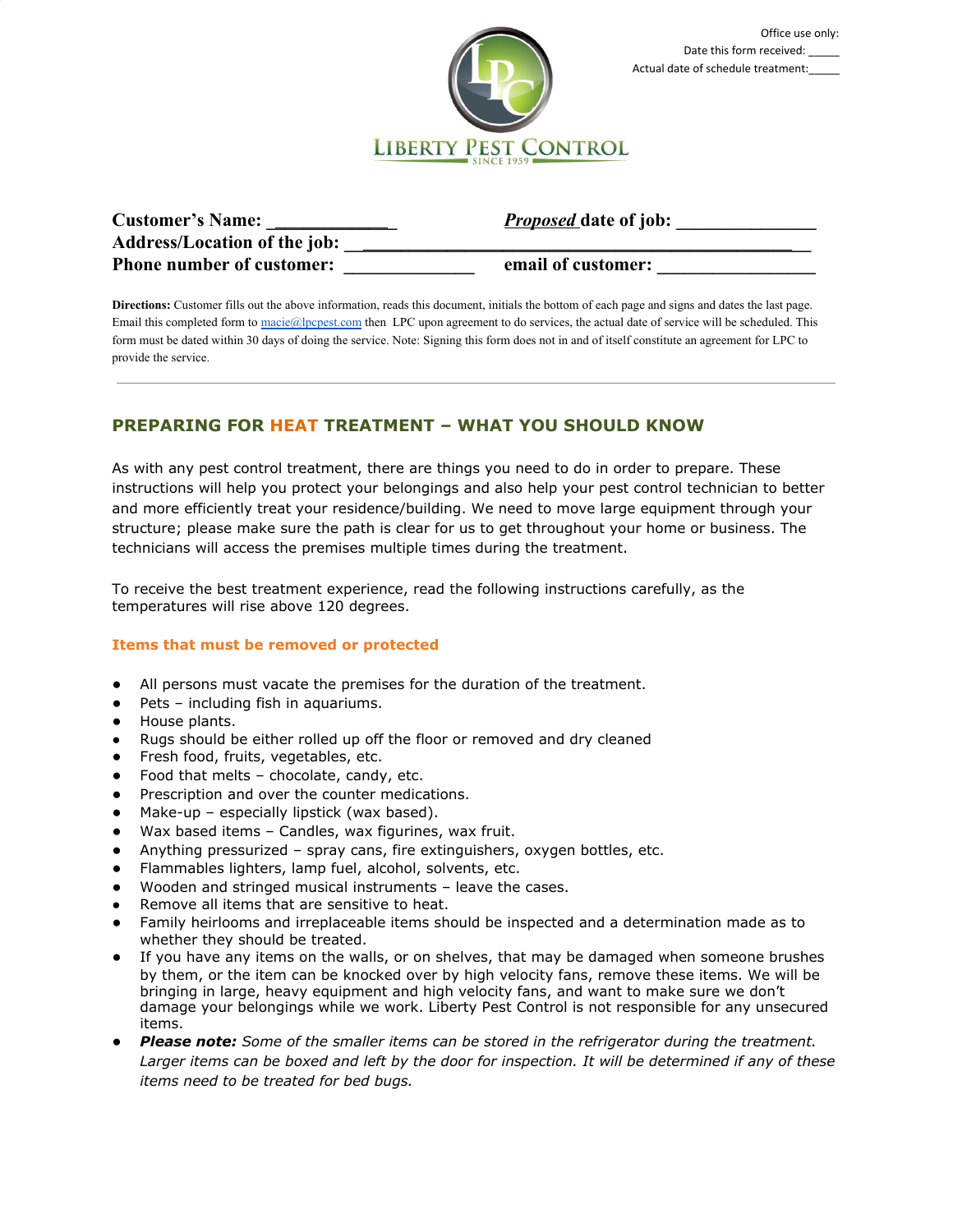# **Clothing**

The bed bug will seek shelter on and within clothing. To avoid re-introducing bed bugs, any clothing removed from the space before a thermal remediation treatment must be treated (washed and dried at high temperatures) before being returned to the treated areas.

- Washing using the hottest water cycle and drying using the hottest dryer setting will treat most clothing.
- Avoid contaminating the freshly washed clothing. Do not return the clean clothing to the container (bag, basket, etc.) it was transported in unless that container was also treated.
- Clothing left in the heated space must be placed in open weave laundry baskets. Clothing must be packed loosely! **DO NOT USE CORRUGATED CARDBOARD BOXES!**
- Tightly packed baskets will prevent lethal temperatures from reaching all items. Do not place clothing in plastic bags.
- Clothing in drawers can be left in place. If clothing is tightly packed in the drawer, then some items must be removed to allow for airflow. All socks should be unrolled and placed loose in the drawers. It may be necessary for the technicians to remove the drawers from dressers to help with the air movement.
- Clothing on hangers may be left in closets if the space between the items is large enough to allow the heated air to circulate. Arrange hanging items to open up air space between them.
- Empty all suitcases. Suitcases are a high risk area for bed bug infestation. They must be completely empty for effective heat treatment penetration.

# **Larger fabric items – linens, towels, blankets, etc.**

These items should be left in the area being heated, as they are likely to shelter insects.

● Place laundry in open weave laundry baskets; stack the items very loosely to allow for air circulation. **Do not pack into plastic bags or cardboard boxes**.

# **Papers, smaller items, knick-knacks and collectibles**

A thermal remediation treatment requires moving large amounts of air to be successful. All items that can be blown around and possibly damaged need to be protected.

- Loose papers need to be gathered and secured. **Do not put them in cardboard boxes**.
- Glass items, knick-knacks and other collectibles will need to be secured. Do not leave breakable items on shelves or other areas where damage could happen.
- Pictures, paintings, and other wall-mounted items will need to be taken down to prevent damage.

#### **Electricity, electronics, televisions, computers, video players, stereos, etc.**

- It is the customer's responsibility to ensure there is adequate electrical supply for treatment equipment; if an electrician is required, the electrician's cost will be at the customer's expense. Liberty Pest Control will talk to you prior to the treatment date, but feel free to call and talk to us about any electrical need questions.
- Move furniture away from walls so electrical outlets are accessible.
- Disconnect all electronic appliances by unplugging from the wall outlet. You can leave all electronics in your home such as for LCD monitors, Computers, CD's,DVD's,EXCEPT PLASMA TELEVISIONS.PLASMA TELEVISIONS MUST BE REMOVED.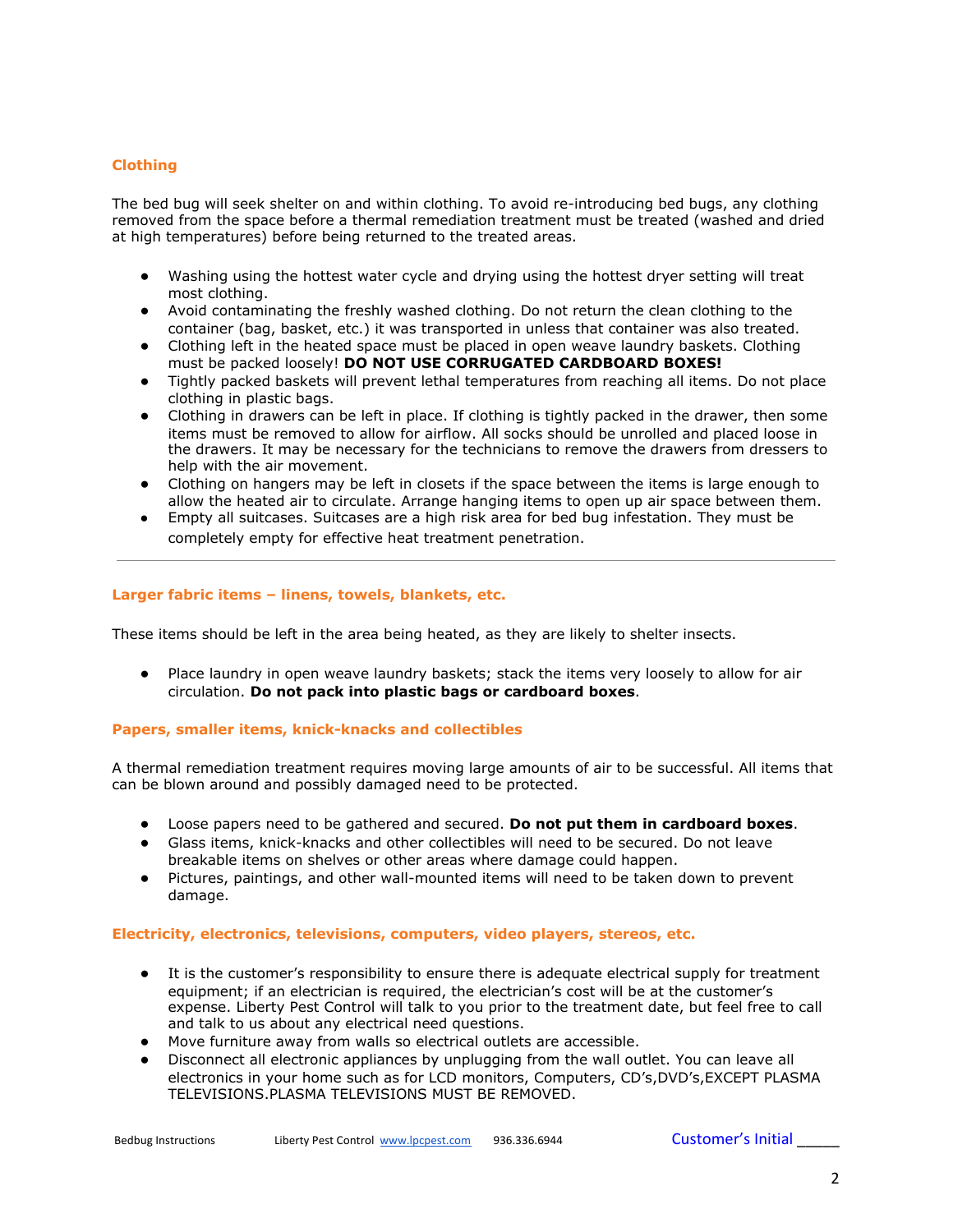#### **Furniture**

- Recliners should be in the laid back/reclined position.
- All furniture cushions should be standing "on end" to allow for maximum air flow.
- Keep bed, couches, dressers or other pieces of furniture accessible and 24 inches away from walls in the room to be treated. Do not stack other items on them.

#### **Waterbeds and air beds**

- Water beds will need to be drained. If the water bed is not drained, it will prevent the frame from reaching lethal temperatures.
- Airbeds will need to be partially deflated to avoid damage.
- Select comfort-style air beds with an electronic pump must be partially deflated and unplugged from the wall outlet.

### **Windows and Doors**

- The area(s) to be treated must reach a required temperature. Depending on the treatment at your location, this could mean that doors or barriers are required to allow the room to reach the optimal temperature. If a barrier is needed and provided by Liberty Pest Control, this will be an additional cost for you, the customer. Liberty Pest Control will talk to you prior to the treatment date, but feel free to call and talk to us if you have questions about doors or barriers.
- Windows should be accessible to technicians; curtains and blinds may need to be removed prior to the treatment date so insulation foil can be placed over the windows. Liberty Pest Control will talk to you prior to the treatment date, but feel free to call and talk to us about any questions regarding your windows.

# **Final steps**

• Throw out all trash and vacuum thoroughly. The vacuum bag should be thrown out or dirt container emptied, but leave the vacuum to be heated.

• All house plants and pets, including fish, will need to be out by the morning of the service date.

• Wheelchairs, scooters and walkers must be treated. If needed, make arrangements to use a rental for the day of service.

• If possible, increase the temperature on your home's thermostat two hours before confirmed treatment start time.

•DO NOT apply your own insecticides before or after treatment. They often worsen the problem.

• Take minimal items with you when leaving your home during treatment. Clothing that you wear or take with you should be dried immediately upon returning home following treatment.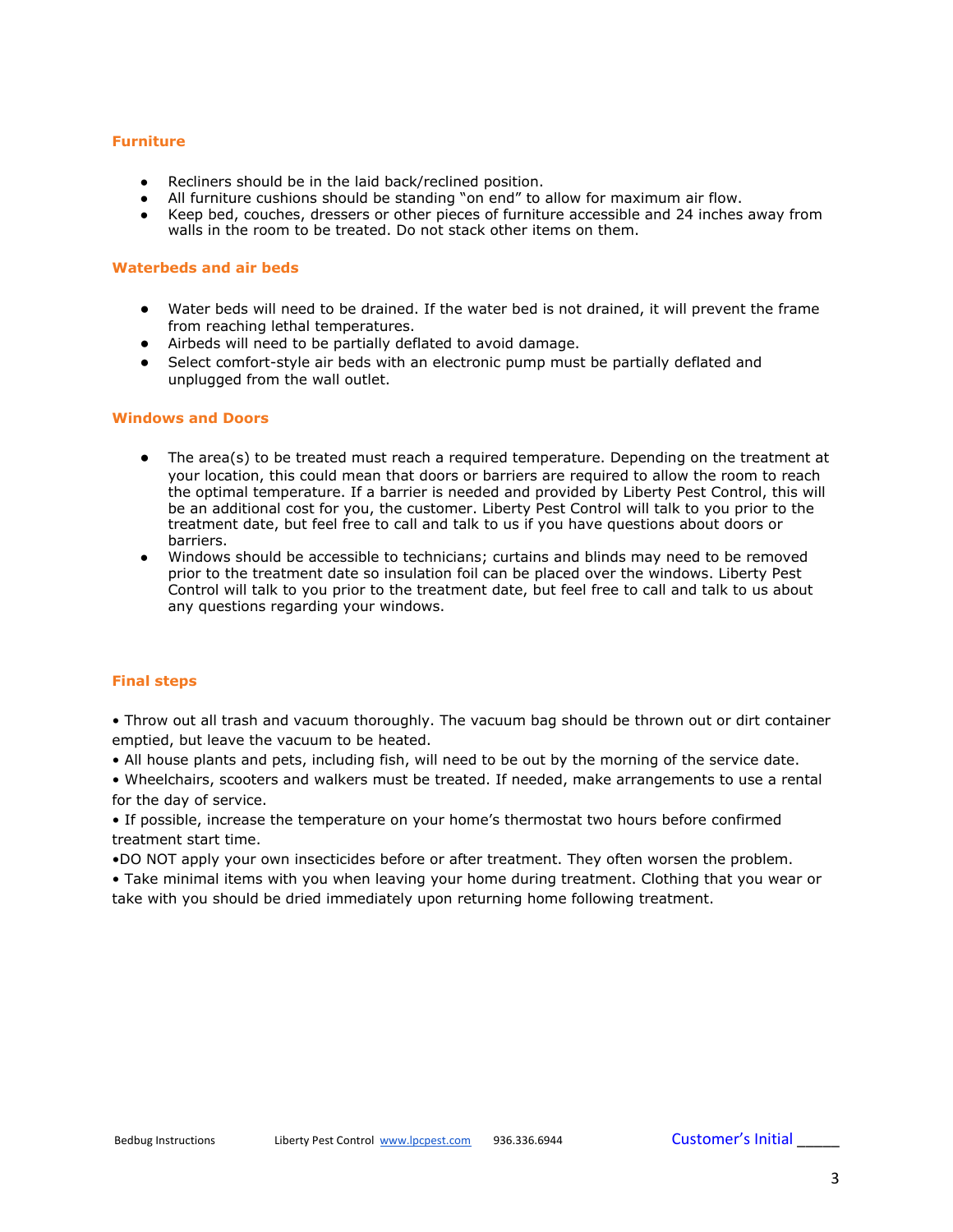### **What to expect on your return**

- 1. Remember this is a high heat treatment and high heat can be detrimental to one's health and the health of any animal. Do not enter the treated area until the temperature cools.
- 2. We may have to thin out your tightly packed drawers or closets to ensure all items reach the thermal kill temperature. Unfortunately, it is too hot for technicians to place all items neatly back so you may have to do some organizing after we leave. If your drawers and closets are not tightly packed and reach the required temperature, you may not have to do anything on your return. Please rest assured we only move what is required in order to ensure a successful treatment.
- 2. You may find dead bed bugs. Simply vacuum and discard vacuum bag to an external bin.
- 3. If your skin reacted to bed bug bites before the treatment, you may have additional reactions for up to **two weeks.** Bed bug bites cause many people to have delayed reactions. Almost certainly "bites" right after treatment are a delayed reaction and not cause for concern. This typically dies down within **14 days**.
- 4. A great number of bed bugs dehydrate and die during the treatment. However, not all of them are killed instantly. Some bugs die in the **1-2 weeks** after treatment due to being rendered incapable of reproducing because of the heat or because their central nervous system fails in the **1-2 weeks** after treatment. Finding any of these "dead bugs walking" is also not typically cause for concern.
- 5. You have a 60-day full guarantee if the customer complied with the agreed to instructions in this document. If determined it is necessary, we will do an additional treatment as we are here to ensure you are bug free and 100% satisfied.
- 6. If after one month you would like additional peace of mind, we can schedule a follow up inspection. We do not recommend this before **30 days** to ensure no false positives occur due to "dead bugs walking" as per point 4.
- 7. If you have any suspicious bites or find any live bugs after **30 days,** we will schedule a complimentary LPC inspection.

# **Important Information.**

It is important to know that this is a high heat (120+ degrees) high air velocity treatment. It is the customer's responsibility to remove any items that could be damaged by heat or turbulent air flow. The above precautions are suggestions and do not include everything that may be affected by heat or turbulent air. It is the tenant's responsibility to identify and safeguard any items that may be affected by the treatment. Liberty Pest Control assumes no liability for damage to structures or items that are not heat or turbulent air safe.

Liberty Pest Control assumes no liability for damage to structures not built to local codes, or for faulty gas meters, pipes, or wires. We are not liable for damage to old, oxidized, or improperly applied, peeled, or chipped finishes. We also assume no liability for damage to painted surfaces,wallpaper,wood paneling,laminated furniture and laminates in general.

It's the owner or agent's responsibility to notify our company of the presence of fire sprinklers and heat sensors.Please remove batteries from smoke detectors.All Fire suppression systems will be shut off and or agreed to be temporarily disabled while the heat treatment service is provided and will be required to remain shut off until service is totally completed.